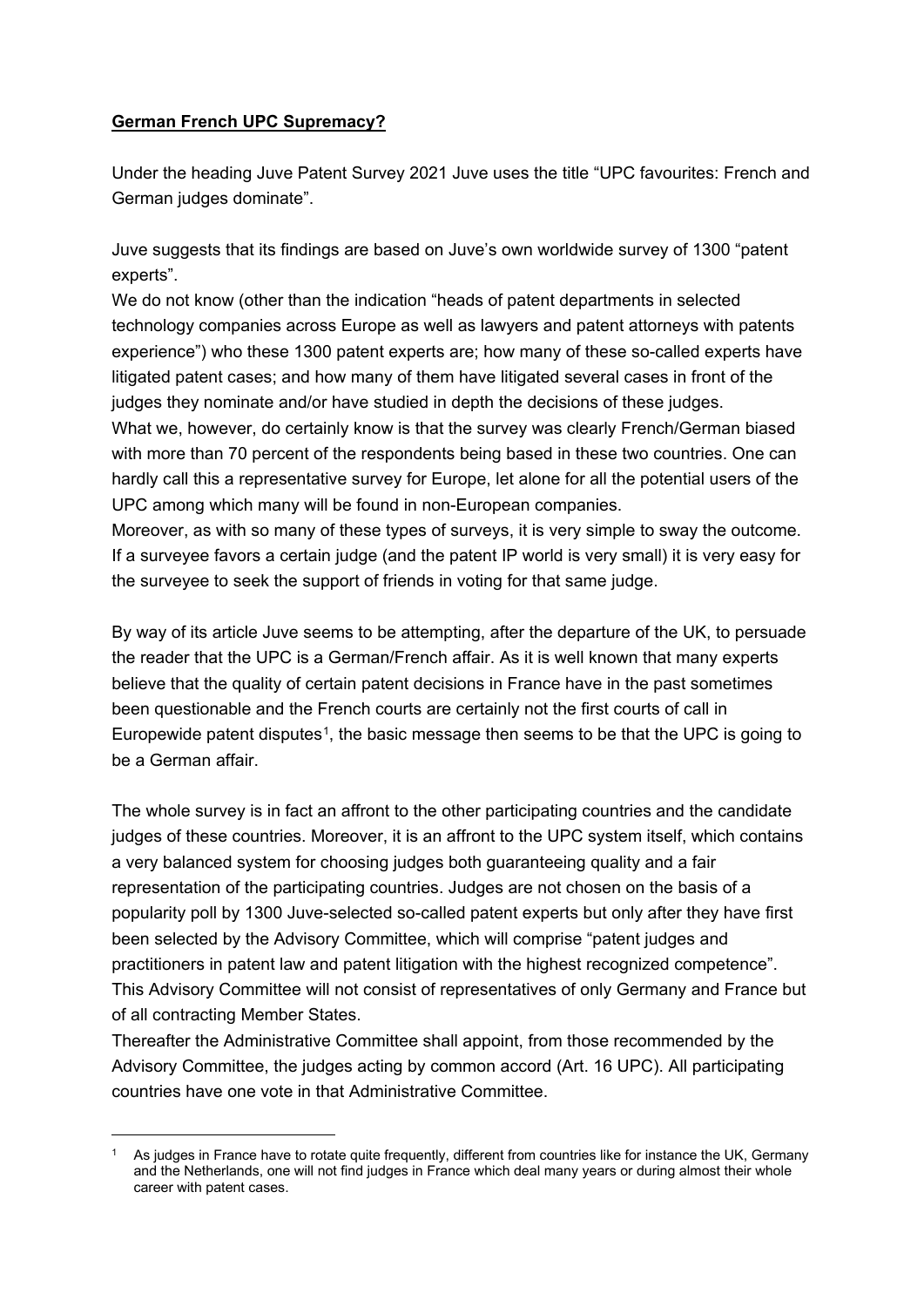It is correct that according to the Treaty a person of French nationality must be the first President of the Court of First Instance. If one considers the tasks of the President then it is hoped that much emphasis will be put on his administrative, organizational, diplomatic and linguistic capabilities. It is to be expected that the Advisory Committee and the Administrative Committee, which first of all have to appoint French judges, will make sure that among the French judges to be appointed there is a judge with these qualities in the expectation that that judge will be chosen by his fellow full time judges as President of the Court of First Instance.

It is of course a great blow to the system that UK judges cannot participate because these judges are recruited from the top of the patent bar, which is not only a guarantee of high quality but also has the advantage that the judges will have had considerable experience as litigators, filled with the knowledge of what patent law in daily practice means for the users of the system. Only a few other countries recruit (some) judges from the Bar.

The UPC itself recognizes the value of such experience as one can also become a judge if one has not been a judge in a national court but instead has been an outstanding patent practitioner, as long as one possesses the qualifications required for appointment to judicial offices in a Contracting State.

As said, the non-participation of the UK leads to the quality of the UK judges and also their influence on the way proceedings are to be carried out being missed. In that sense it is good to realize that the Drafting Committee of the Rules of Proceedings made an effort to come to an efficient system while repairing some of the deficiencies of certain national systems such as automatic bifurcation; an aversion against hearing experts; and an emphasis on the written submissions with rather limited role for the oral proceedings.

The article in Juve is in this sense a wake up call to make sure that the UPC remains what it was intended to be: a truly European system and that the selection of judges for the Court of First Instance and the composition of the Court of Appeal should reflect this (see Art. 3.3 of the Statute). One may therefor assume that judges for the Court of Appeal<sup>[2](#page-1-0)</sup> will be selected with first class qualifications and representative for the whole UPC. The 6 selected judges will chose the President of the Court of Appeal in a secret ballot. Of course the fact that the first President of the CFI has to be French and that in order to operate the four divisions in Germany a bigger number of German judges is needed has to be respected. However, as far as the selection process is not a given because of these facts, it is hoped that the Advisory Committee and the Administrative Committee will make sure that its selection creates a truly European Court while of course making sure that a high quality is assured.

<span id="page-1-0"></span><sup>&</sup>lt;sup>2</sup> As two panels are required at least 6 (legal) judges for the Court of Appeal have to be appointed.